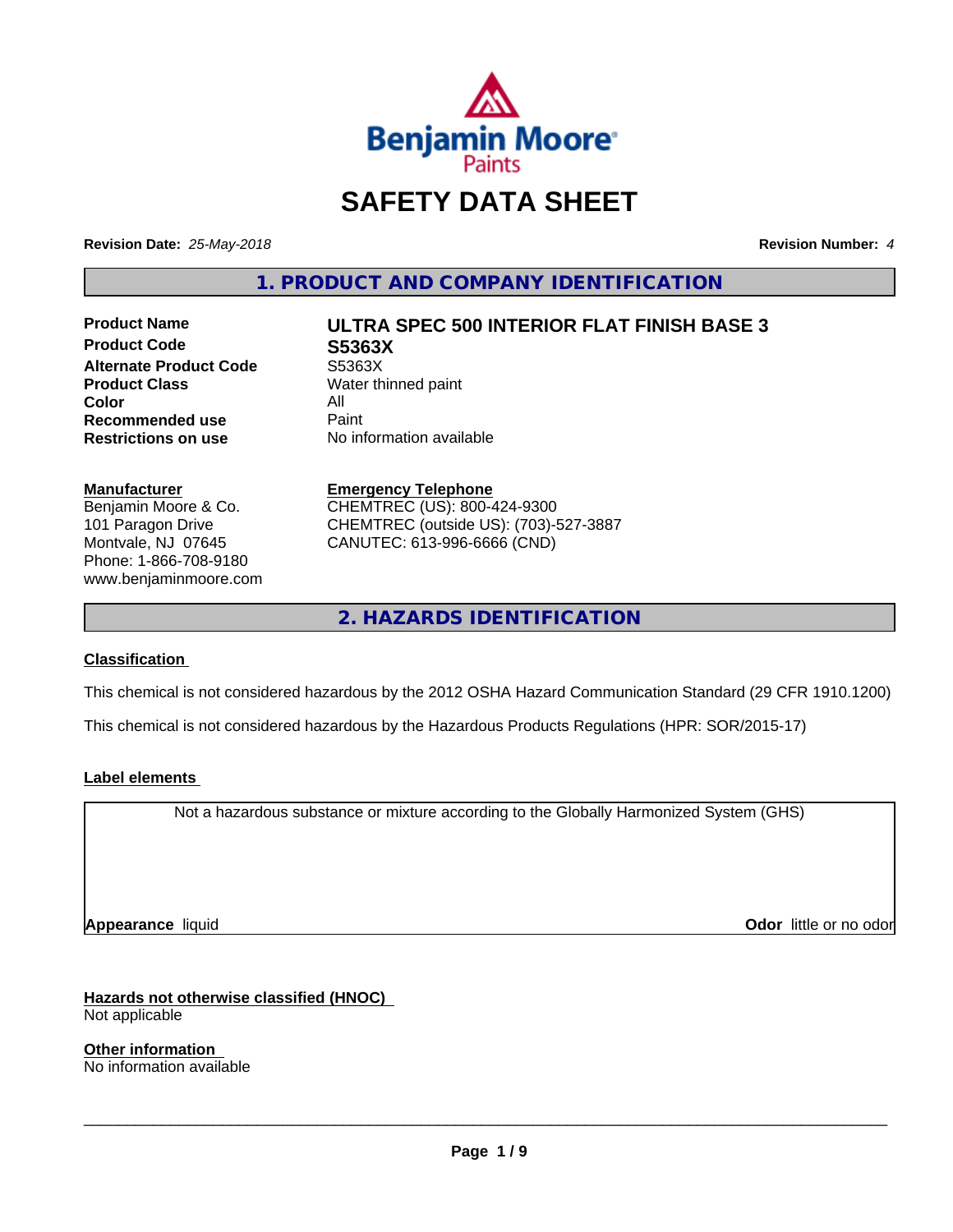#### **3. COMPOSITION INFORMATION ON COMPONENTS**

| <b>Chemical name</b> | CAS No.    | Weight-%      |
|----------------------|------------|---------------|
| ∟imestone            | 1317-65-3  | 30%<br>$10 -$ |
| Titanium dioxide     | 13463-67-7 | $-5%$         |
| Diatomaceous earth   | 61790-53-2 | $-5%$         |

|                                        | 4. FIRST AID MEASURES                                                                                    |
|----------------------------------------|----------------------------------------------------------------------------------------------------------|
| <b>General Advice</b>                  | No hazards which require special first aid measures.                                                     |
| <b>Eye Contact</b>                     | Rinse thoroughly with plenty of water for at least 15<br>minutes and consult a physician.                |
| <b>Skin Contact</b>                    | Wash off immediately with soap and plenty of water while<br>removing all contaminated clothes and shoes. |
| <b>Inhalation</b>                      | Move to fresh air. If symptoms persist, call a physician.                                                |
| Ingestion                              | Clean mouth with water and afterwards drink plenty of<br>water. Consult a physician if necessary.        |
| <b>Most Important Symptoms/Effects</b> | None known.                                                                                              |
| <b>Notes To Physician</b>              | Treat symptomatically.                                                                                   |
|                                        | 5. FIRE-FIGHTING MEASURES                                                                                |
| <b>Suitable Extinguishing Media</b>    | Use extinguishing measures that are appropriate to local                                                 |

| <b>Protective Equipment And Precautions For</b> |  |
|-------------------------------------------------|--|
| <b>Firefighters</b>                             |  |

**Sensitivity To Mechanical Impact** No

**Sensitivity To Static Discharge** No

**Flash Point Data Flash Point (°F)**<br> **Flash Point (°C)**<br> **Flash Point (°C)**<br> **CO Flash Point (°C)**<br>Method

circumstances and the surrounding environment. **Protective Equipment And Precautions For** As in any fire, wear self-contained breathing apparatus pressure-demand, MSHA/NIOSH (approved or equivalent)

**Specific Hazards Arising From The Chemical Closed containers may rupture if exposed to fire or** extreme heat.

**Not applicable** 

 $\overline{\phantom{a}}$  ,  $\overline{\phantom{a}}$  ,  $\overline{\phantom{a}}$  ,  $\overline{\phantom{a}}$  ,  $\overline{\phantom{a}}$  ,  $\overline{\phantom{a}}$  ,  $\overline{\phantom{a}}$  ,  $\overline{\phantom{a}}$  ,  $\overline{\phantom{a}}$  ,  $\overline{\phantom{a}}$  ,  $\overline{\phantom{a}}$  ,  $\overline{\phantom{a}}$  ,  $\overline{\phantom{a}}$  ,  $\overline{\phantom{a}}$  ,  $\overline{\phantom{a}}$  ,  $\overline{\phantom{a}}$ 

and full protective gear.

**Flammability Limits In Air**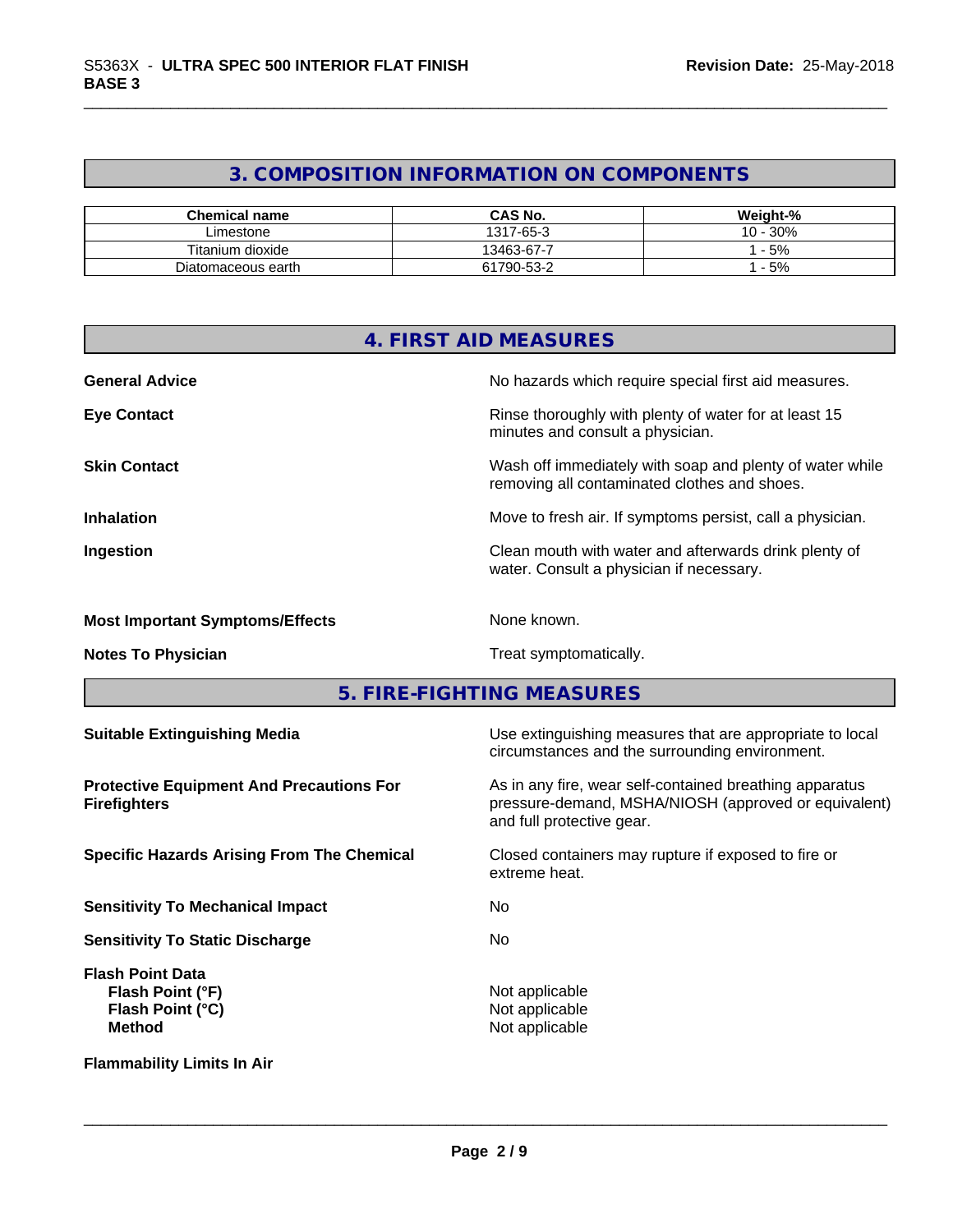#### **Lower flammability limit:**<br> **Upper flammability limit:**<br>
Upper flammability limit:<br>
Not applicable **Upper flammability limit:**

**NFPA Health:** 1 **Flammability:** 0 **Instability:** 0 **Special:** Not Applicable

#### **NFPA Legend**

- 0 Not Hazardous
- 1 Slightly
- 2 Moderate
- 3 High
- 4 Severe

*The ratings assigned are only suggested ratings, the contractor/employer has ultimate responsibilities for NFPA ratings where this system is used.*

*Additional information regarding the NFPA rating system is available from the National Fire Protection Agency (NFPA) at www.nfpa.org.*

#### **6. ACCIDENTAL RELEASE MEASURES**

**Personal Precautions Precautions** Avoid contact with skin, eyes and clothing. Ensure adequate ventilation.

**Other Information Discription Prevent further leakage or spillage if safe to do so.** 

**Environmental precautions** See Section 12 for additional Ecological Information.

**Methods for Cleaning Up Example 20 All 20 All 20 All 20 Soak** up with inert absorbent material. Sweep up and shovel into suitable containers for disposal.

vapors, spray mists or sanding dust. In case of insufficient

ventilation, wear suitable respiratory equipment.

### **7. HANDLING AND STORAGE**

**Handling Handling Avoid contact with skin, eyes and clothing. Avoid breathing** 

**Storage Keep container tightly closed. Keep out of the reach of Keep** container tightly closed. Keep out of the reach of

**Incompatible Materials** Noinformation available

 $\overline{\phantom{a}}$  ,  $\overline{\phantom{a}}$  ,  $\overline{\phantom{a}}$  ,  $\overline{\phantom{a}}$  ,  $\overline{\phantom{a}}$  ,  $\overline{\phantom{a}}$  ,  $\overline{\phantom{a}}$  ,  $\overline{\phantom{a}}$  ,  $\overline{\phantom{a}}$  ,  $\overline{\phantom{a}}$  ,  $\overline{\phantom{a}}$  ,  $\overline{\phantom{a}}$  ,  $\overline{\phantom{a}}$  ,  $\overline{\phantom{a}}$  ,  $\overline{\phantom{a}}$  ,  $\overline{\phantom{a}}$ 

**8. EXPOSURE CONTROLS / PERSONAL PROTECTION**

children.

#### **Exposure Limits**

| <b>Chemical name</b> | <b>OSHA PEL</b>           | <b>ACGIH TLV</b>  | Alberta                    | <b>British</b>             | Ontario           | Quebec                        |
|----------------------|---------------------------|-------------------|----------------------------|----------------------------|-------------------|-------------------------------|
|                      |                           |                   |                            | Columbia                   |                   |                               |
| Limestone            | $15 \text{ mg/m}^3$ - TWA | N/E               | 10 mg/m <sup>3</sup> - TWA | 10 mg/m $3$ - TWA          | N/E               | 10 mg/m <sup>3</sup> -        |
|                      | $5 \text{ ma/m}^3$ - TWA  |                   |                            | $3 \text{ ma/m}^3$ - TWA   |                   | <b>TWAEV</b>                  |
|                      |                           |                   |                            | $20 \text{ ma/m}^3$ - STEL |                   |                               |
| Titanium dioxide     | 15 mg/m $3$ - TWA         | 10 mg/m $3$ - TWA | 10 mg/m $3$ - TWA          | 10 mg/m $3$ - TWA          | 10 mg/m $3$ - TWA | 10 mg/m <sup>3</sup> -        |
|                      |                           |                   |                            | $3 \text{ ma/m}^3$ - TWA   |                   | <b>TWAEV</b>                  |
| Diatomaceous earth   |                           | N/E               | N/E                        | 4 mg/m $3$ - TWA           | N/E               | $6$ mg/m <sup>3</sup> - TWAEV |
|                      | 20 mppcf - TWA            |                   |                            | 1.5 mg/m $^3$ - TWA        |                   |                               |

#### **Legend**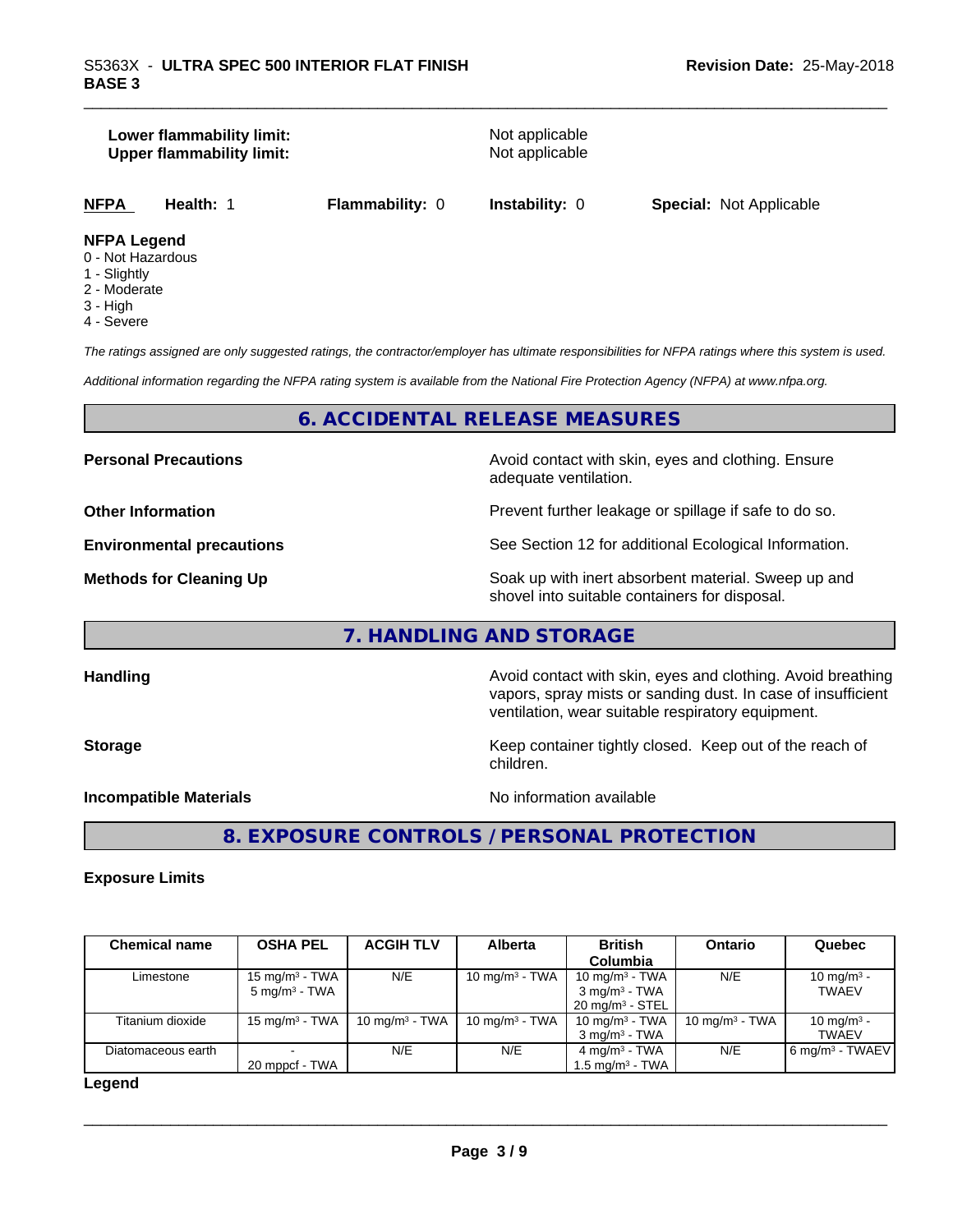OSHA - Occupational Safety & Health Administration Exposure Limits ACGIH - American Conference of Governmental Industrial Hygienists Alberta - Alberta Occupational Exposure Limits British Columbia - British Columbia Occupational Exposure Limits Ontario - Ontario Occupational Exposure Limits Quebec - Quebec Occupational Exposure Limits N/E - Not Established

#### **Personal Protective Equipment**

**Engineering Measures Ensure** Ensure adequate ventilation, especially in confined areas.

**Eye/Face Protection** Safety glasses with side-shields. **Skin Protection Protection Protective gloves and impervious clothing. Respiratory Protection In case of insufficient ventilation wear suitable respiratory** equipment.

**Hygiene Measures Avoid contact with skin, eyes and clothing. Remove and Avoid contact with skin, eyes and clothing. Remove and Avoid contact with skin, eyes and clothing. Remove and** wash contaminated clothing before re-use. Wash thoroughly after handling.

#### **9. PHYSICAL AND CHEMICAL PROPERTIES**

**Appearance** liquid **Odor** little or no odor **Odor Threshold**<br> **Density (Ibs/gal)**<br> **Density (Ibs/gal)**<br> **No information available**<br>
10.8 - 10.9 **Density (lbs/gal) Specific Gravity** 1.29 - 1.31 **pH** No information available **Viscosity (cps)** No information available **Solubility(ies)** No information available **Water solubility Water solubility Water solubility Water solubility Water solubility Water solution Evaporation Rate No information available No information available Vapor pressure @20 °C (kPa)** No information available **Vapor density Vapor density No information available Wt. % Solids** 45 - 55 **Vol. % Solids** 30 - 40 **Wt. % Volatiles** 45 - 55 **Vol. % Volatiles VOC Regulatory Limit (g/L)** 0 **Boiling Point (°F) Boiling Point (°C)** 100 **Freezing Point (°F)** 32 **Freezing Point (°C)** 0 **Flash Point (°F)** Not applicable **Flash Point (°C)** Not applicable **Method** Not applicable **Flammability (solid, gas)**<br> **Commability limit:**<br>
Upper flammability limit:<br>
Not applicable **Upper flammability limit:**<br> **Lower flammability limit:** Not applicable Not applicable **Lower flammability limit: Autoignition Temperature (°F)** No information available **Autoignition Temperature (°C)**<br> **Decomposition Temperature (°F)** Moinformation available **Decomposition Temperature (°F) Decomposition Temperature (°C)** No information available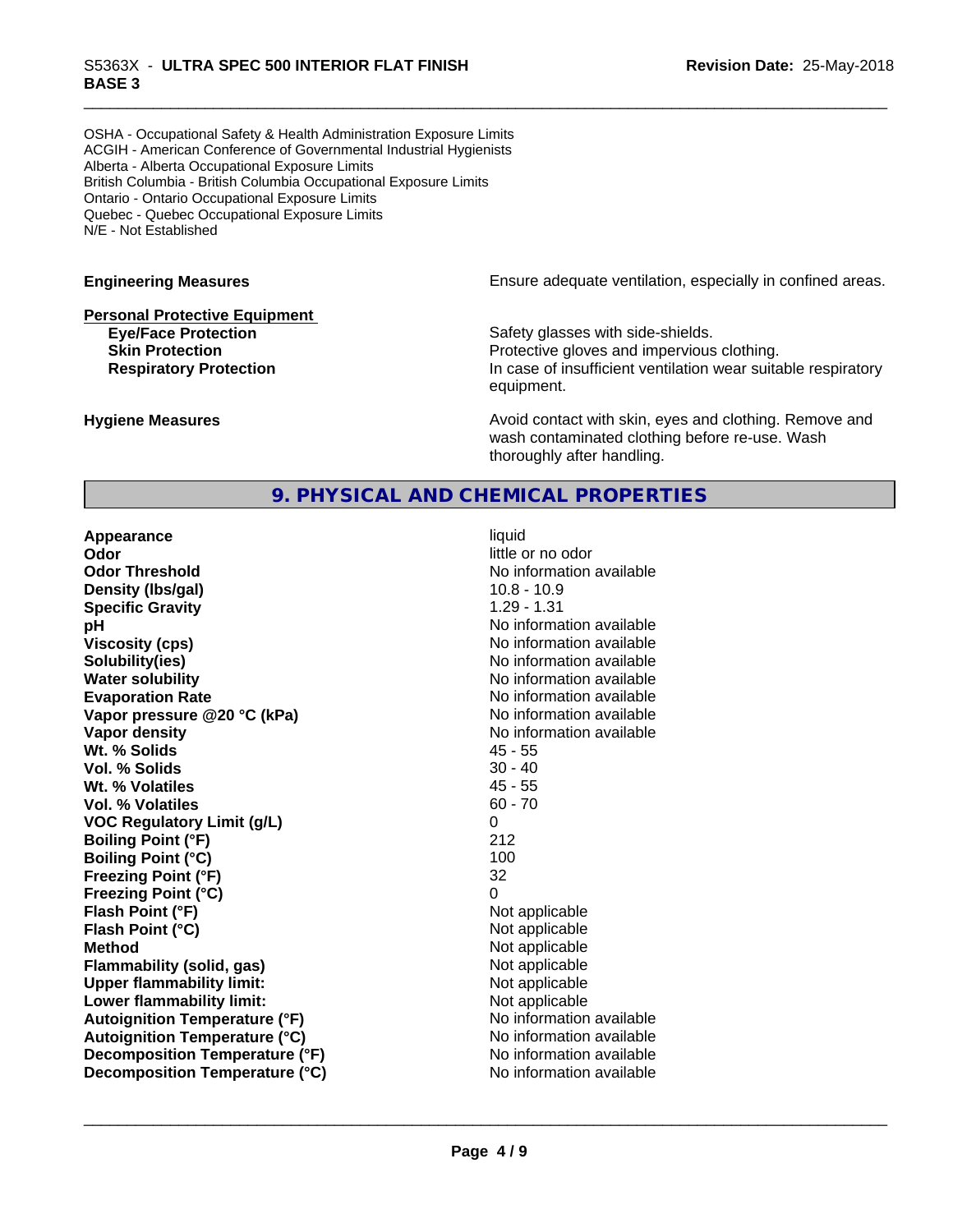г

**Partition coefficient Contract Contract Contract Contract Contract Contract Contract Contract Contract Contract Contract Contract Contract Contract Contract Contract Contract Contract Contract Contract Contract Contract** 

|                                         | <b>10. STABILITY AND REACTIVITY</b>      |
|-----------------------------------------|------------------------------------------|
| <b>Reactivity</b>                       | Not Applicable                           |
| <b>Chemical Stability</b>               | Stable under normal conditions.          |
| <b>Conditions to avoid</b>              | Prevent from freezing.                   |
| <b>Incompatible Materials</b>           | No materials to be especially mentioned. |
| <b>Hazardous Decomposition Products</b> | None under normal use.                   |
| Possibility of hazardous reactions      | None under normal conditions of use.     |

### **11. TOXICOLOGICAL INFORMATION**

| <b>Product Information</b>               |  |
|------------------------------------------|--|
| Information on likely routes of exposure |  |

**Principal Routes of Exposure** Eye contact, skin contact and inhalation.

**Acute Toxicity<br>Product Information** 

**No information available** 

#### **Symptoms** related to the physical, chemical and toxicological characteristics

**Symptoms** No information available

#### **Delayed and immediate effects as well as chronic effects from short and long-term exposure**

| Eye contact<br><b>Skin contact</b>    | May cause slight irritation<br>Substance may cause slight skin irritation. Prolonged or |
|---------------------------------------|-----------------------------------------------------------------------------------------|
|                                       | repeated contact may dry skin and cause irritation.                                     |
| <b>Inhalation</b>                     | May cause irritation of respiratory tract.                                              |
| Ingestion                             | Ingestion may cause gastrointestinal irritation, nausea,                                |
|                                       | vomiting and diarrhea.                                                                  |
| <b>Sensitization</b>                  | No information available.                                                               |
| <b>Neurological Effects</b>           | No information available.                                                               |
| <b>Mutagenic Effects</b>              | No information available.                                                               |
| <b>Reproductive Effects</b>           | No information available.                                                               |
| <b>Developmental Effects</b>          | No information available.                                                               |
| Target organ effects                  | No information available.                                                               |
| <b>STOT - single exposure</b>         | No information available.                                                               |
| <b>STOT - repeated exposure</b>       | No information available.                                                               |
| Other adverse effects                 | No information available.                                                               |
| <b>Aspiration Hazard</b>              | No information available.                                                               |
| <b>Numerical measures of toxicity</b> |                                                                                         |
| <b>ATEmix (oral)</b>                  | 306215                                                                                  |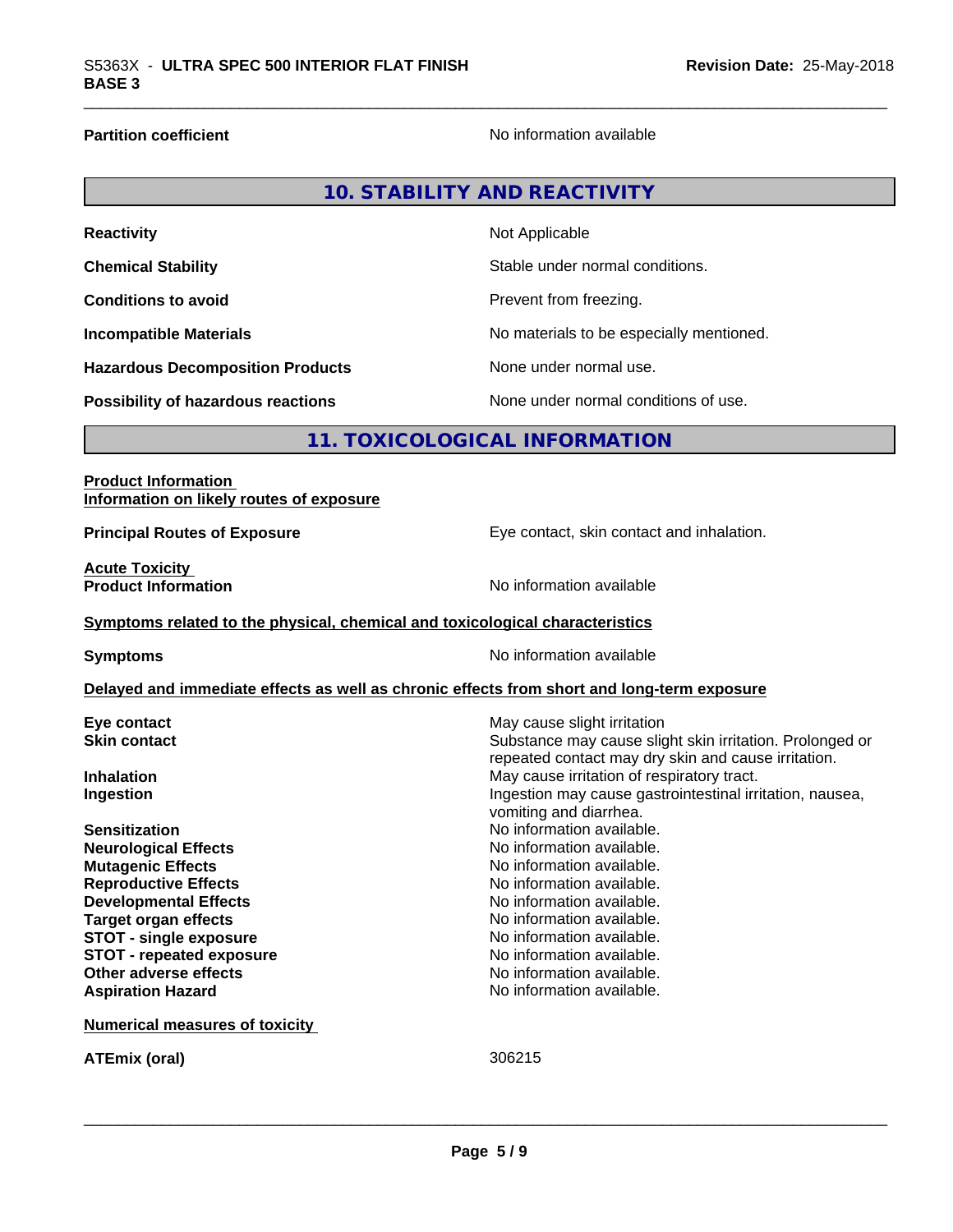#### **Component Information**

#### Titanium dioxide

LD50 Oral: > 10000 mg/kg (Rat)

#### **Chronic Toxicity**

#### **Carcinogenicity**

*The information below indicateswhether each agency has listed any ingredient as a carcinogen:.*

| Chemical<br>∣ name     | <b>IARC</b>                    | <b>NTP</b> | OSHA   |
|------------------------|--------------------------------|------------|--------|
|                        | . .<br>2B<br>Possible<br>Human |            | Listed |
| n dioxide<br>l itanıum | Carcinoɑen                     |            |        |

Although IARC has classified titanium dioxide as possibly carcinogenic to humans (2B), their summary concludes: "No significant exposure to titanium dioxide is thought to occur during the use of products in which titanium dioxide is bound to other materials, such as paint."

#### **Legend**

IARC - International Agency for Research on Cancer NTP - National Toxicity Program OSHA - Occupational Safety & Health Administration

**12. ECOLOGICAL INFORMATION**

#### **Ecotoxicity Effects**

The environmental impact of this product has not been fully investigated.

#### **Product Information**

#### **Acute Toxicity to Fish**

No information available

#### **Acute Toxicity to Aquatic Invertebrates**

No information available

#### **Acute Toxicity to Aquatic Plants**

No information available

#### **Persistence / Degradability**

No information available.

#### **Bioaccumulation**

No information available.

#### **Mobility in Environmental Media**

No information available.

#### **Ozone**

No information available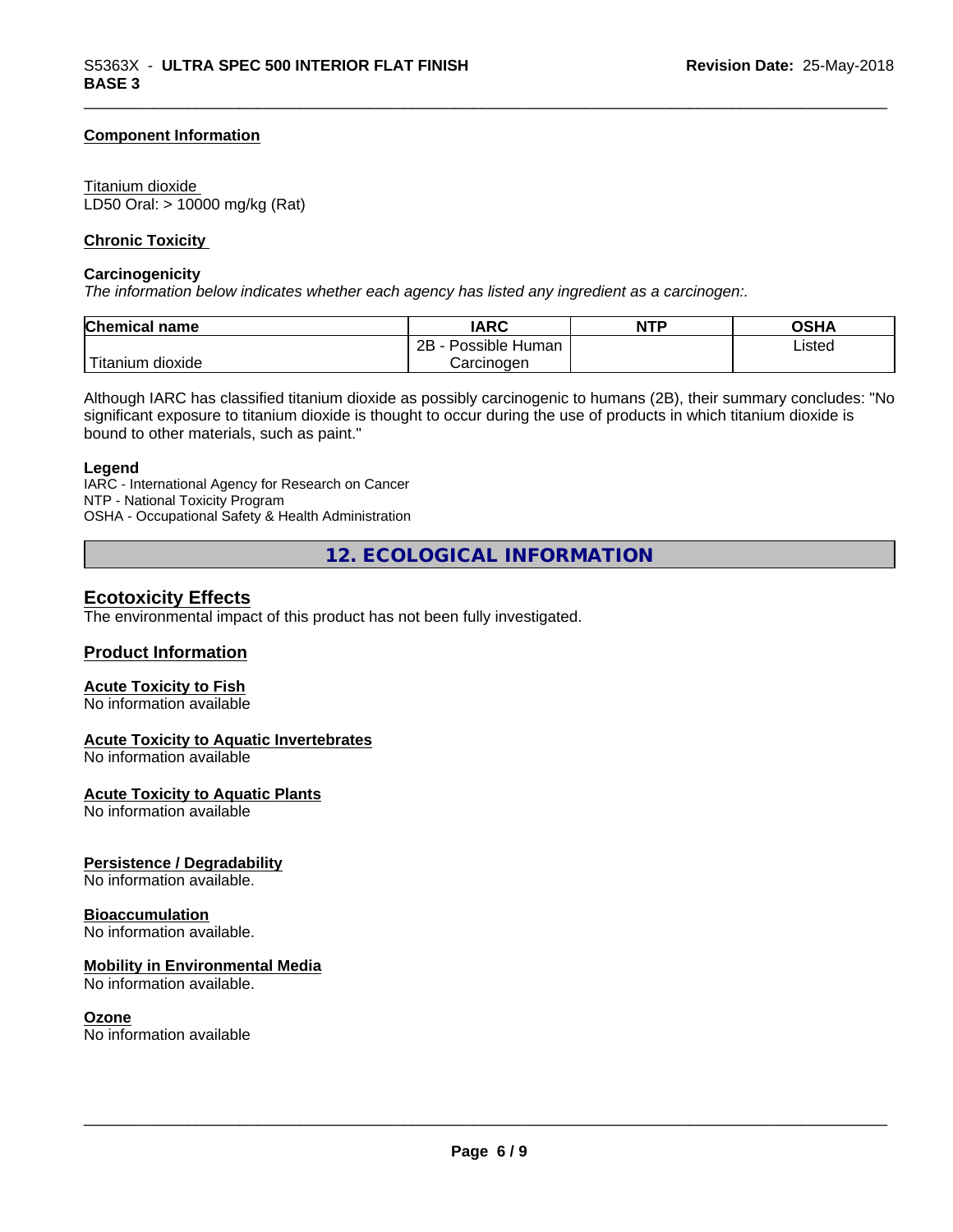#### **Component Information**

#### **Acute Toxicity to Fish**

Titanium dioxide  $LC50:$  > 1000 mg/L (Fathead Minnow - 96 hr.)

#### **Acute Toxicity to Aquatic Invertebrates**

No information available

#### **Acute Toxicity to Aquatic Plants**

No information available

### **13. DISPOSAL CONSIDERATIONS**

Waste Disposal Method **Dispose of in accordance with federal, state, provincial,** and local regulations. Local requirements may vary, consult your sanitation department or state-designated environmental protection agency for more disposal options.

|             | 14. TRANSPORT INFORMATION |
|-------------|---------------------------|
| <b>DOT</b>  | Not regulated             |
| <b>TDG</b>  | Not regulated             |
| ICAO / IATA | Not regulated             |
| IMDG / IMO  | Not regulated             |

### **15. REGULATORY INFORMATION**

#### **International Inventories**

| <b>TSCA: United States</b> | Yes - All components are listed or exempt. |
|----------------------------|--------------------------------------------|
| <b>DSL: Canada</b>         | Yes - All components are listed or exempt. |

#### **Federal Regulations**

#### **SARA 311/312 hazardous categorization** Acute health hezerd

| AGULT HUQILI HALAI U              | IVU |
|-----------------------------------|-----|
| Chronic Health Hazard             | No. |
| Fire hazard                       | Nο  |
| Sudden release of pressure hazard | Nο  |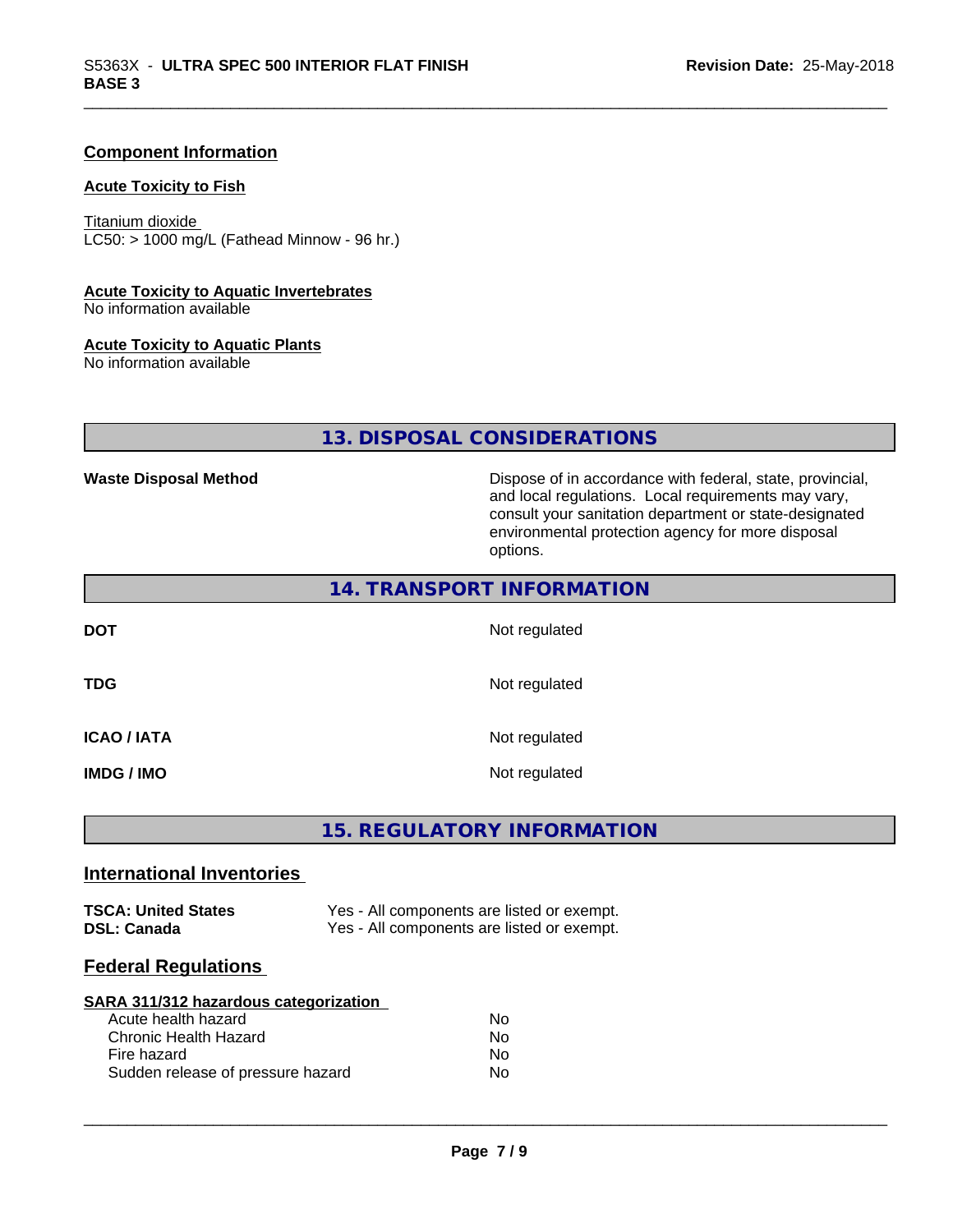Reactive Hazard No. No. 2014

#### **SARA 313**

Section 313 of Title III of the Superfund Amendments and Reauthorization Act of 1986 (SARA). This product contains a chemical or chemicals which are subject to the reporting requirements of the Act and Title 40 of the Code of Federal Regulations, Part 372:

*None*

#### **Clean Air Act,Section 112 Hazardous Air Pollutants (HAPs) (see 40 CFR 61)**

This product contains the following HAPs:

*None*

#### **US State Regulations**

#### **California Proposition 65**

**AVIMARNING:** Cancer and Reproductive Harm– www.P65warnings.ca.gov

#### **State Right-to-Know**

| <b>Chemical name</b> | <b>Massachusetts</b> | <b>New Jersey</b> | Pennsylvania |
|----------------------|----------------------|-------------------|--------------|
| Limestone            |                      |                   |              |
| Titanium dioxide     |                      |                   |              |
| Diatomaceous earth   |                      |                   |              |

**Legend** X - Listed

#### **National Pollutant Release Inventory (NPRI)**

#### **NPRI Parts 1- 4**

This product contains the following Parts 1-4 NPRI chemicals:

*None*

#### **NPRI Part 5**

This product contains the following NPRI Part 5 Chemicals:

*None*

#### **WHMIS Regulatory Status**

This product has been classified in accordance with the hazard criteria of the Hazardous Products Regulations (HPR) and the SDS contains all the information required by the HPR.

**16. OTHER INFORMATION**